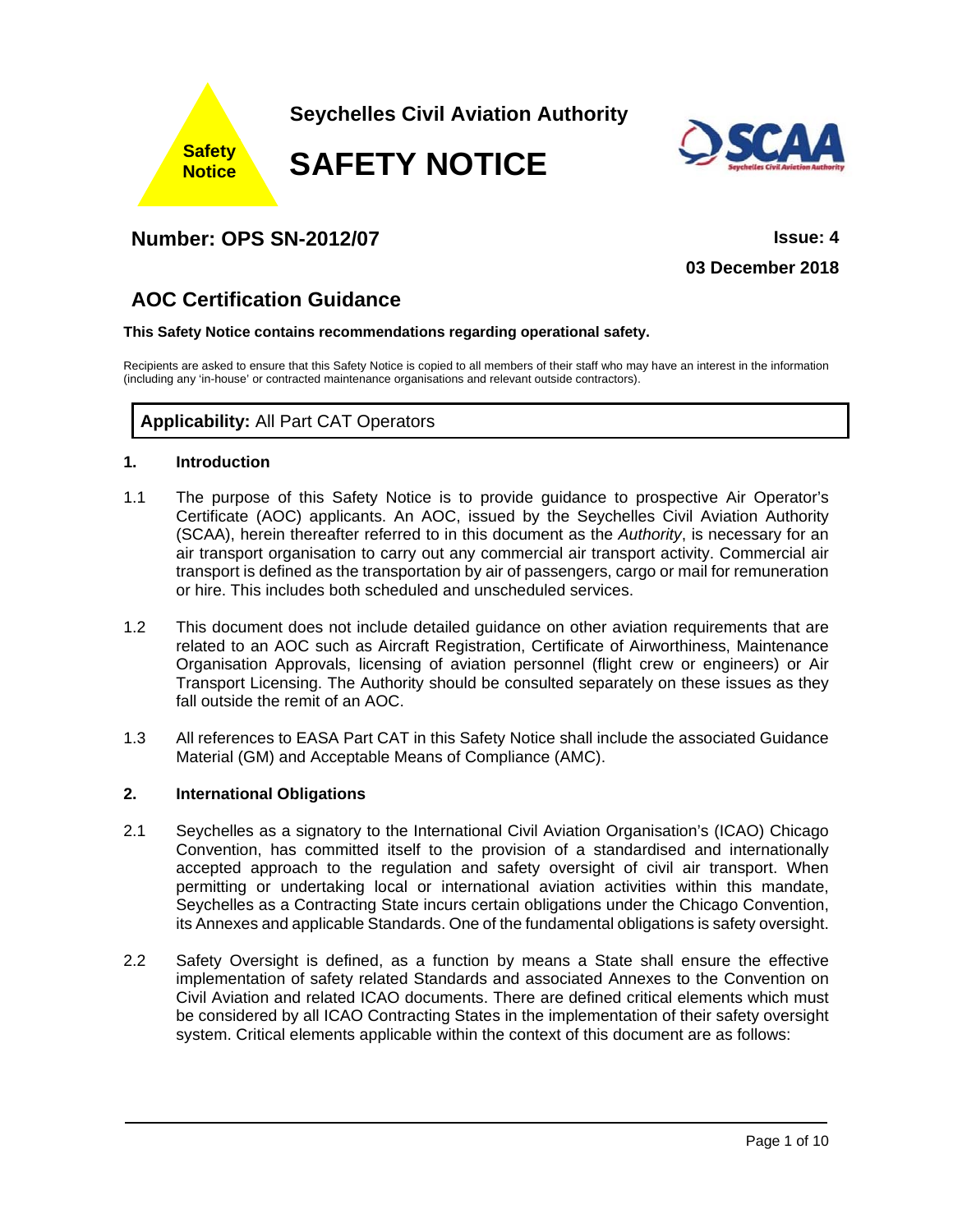#### a) *Regulatory Framework*

The provision of effective national aviation laws, regulations and technical standards, that is consistent with the ICAO Convention and Annexes. This is detailed in Section 3 below.

#### b) *CAA structure and safety oversight functions*

The establishment of a Civil Aviation Authority (CAA) and regulatory branch for the conduct of safety oversight. This is detailed in Section 4 below.

c) *Licensing and certification obligations* 

The provision of systems and processes which the aviation industry must complete before initiating the tasks and operations associated with the level of certificate issued. This is detailed in Section 6 below.

d) *Continued surveillance obligations* 

The provision of processes used to ensure that the aviation community continues to function at minimum required levels of competency and safety. This is detailed in Section 7 below.

e) *Resolution of safety issues*

The provision of processes and methodology to facilitate resolution of safety issues including the ability to take action to penalise, suspend or revoke individuals' or operators' authority to participate in aviation activities.

#### **3. Regulatory Framework and Technical Standards**

- 3.1 The regulatory framework in Seychelles in addressing the ICAO Convention and Annexes is made up of high level aviation regulations that incorporate Technical Standards using a mechanism of Civil Aviation Directives (CADs). In the majority of cases these CADs incorporate foreign Technical Standards based on a European model for the safety oversight of commercial operations. The Technical Standards more commonly associated directly with an AOC are as follows:
	- (a) EASA Part ORO (Organisation Requirements Air Operations)
	- (b) EASA Part CAT (Commercial Air Transport)

l

- (c) EASA Part SPA (Operations requiring Special Approvals)
- (d) EASA Part M (Continuing Airworthiness of Aircraft and Parts)
- (e) EASA Part 145 (Maintenance Organisation Approvals)
- (d) EASA Part 21 (Certification of aircraft, parts, products and appliances)

 The term EASA Air OPS is used in this Notice and generally to refer to the applicable standards of EASA Parts ORO, CAT, SPA, SPO, NCC and NCO.

3.2 In addition to the above, there are other supporting documents such as Compliance Policy documents (COMPOLs), Flight Operations Safety Directives, Operational Directives and Airworthiness Notices. The CADs and other supporting documents may be obtained on the Authority's web site.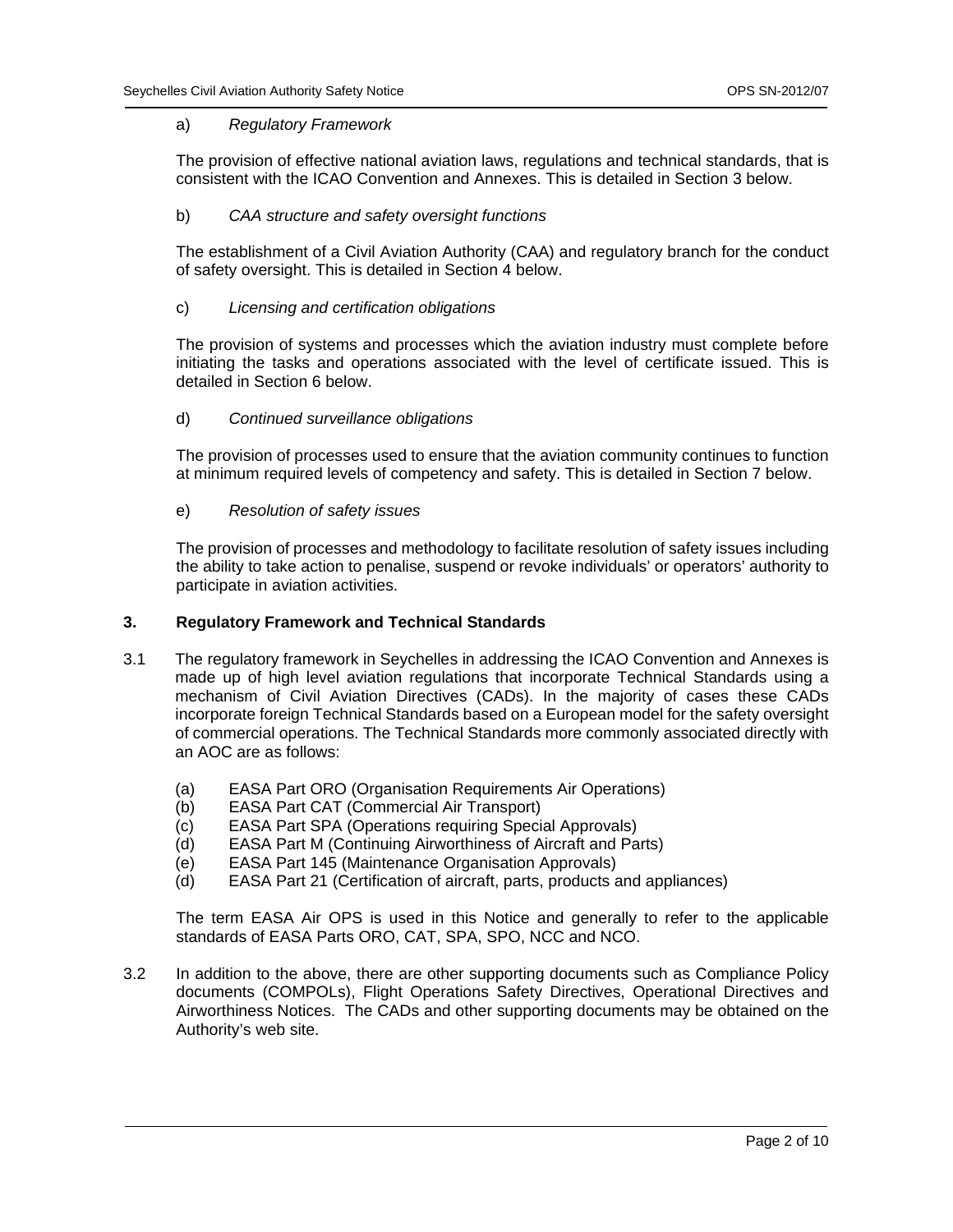#### **4. Seychelles CAA and Safety Regulation Division**

- 4.1 The *Seychelles Civil Aviation Authority (SCAA)* is established under the Civil Aviation Authority Act, 2005, as an administrative and financial body corporate to provide for the services, facilities and regulation of civil aviation activities in Seychelles.
- 4.2 The *Safety Regulation Division* of the Authority is vested with the responsibility of ensuring a balanced and cost effective approach to safety oversight inclusive of initial certification and continued surveillance that ensures the development and operation of civil air transport in Seychelles is safe and in accordance with national and international standards and requirements.
- 4.3 Within the Safety Regulation Division, the *Flight Operations and Flight Crew Licensing Inspectorate* has the primary role of licensing all those operators conducting Commercial Air Transport through the issuance of an Air Operator's Certificate. The Inspectorate oversees the safety of aviation commercial activities including Transport of Dangerous Goods by Air in the Seychelles through a licensing and approval process followed by continuous regulatory oversight.
- 4.4 For the purpose of new AOC Applications processes, the Head of Flight Operations and Flight Crew Licensing shall be the project manager coordinating the complete process.

#### **5. Requirements for Air Operator Certification and Continued Validity**

- 5.1 The requirements for Operator Certification and Supervision are detailed in EASA Part ORO Subpart GEN and Subpart AOC. In general they cover:
	- a) Application for the AOC
	- b) Operator responsibilities
	- c) Terms of Approval and privileges of an AOC holder
	- d) Continued validity of an AOC
	- e) Management System
	- f) Personnel requirements
	- c) Documentation required
- 5.2 The requirements for Continuing Airworthiness Management are detailed in EASA Part M, Subpart G.

#### **6. Initial AOC Certification Process**

6.1 The procedure for application and the granting of an AOC is organised in five phases and takes the following sequence:

 Phase 1- Pre-application Phase 2- Formal application Phase 3- Document evaluation Phase 4- Inspection and demonstration; and Phase 5- Certification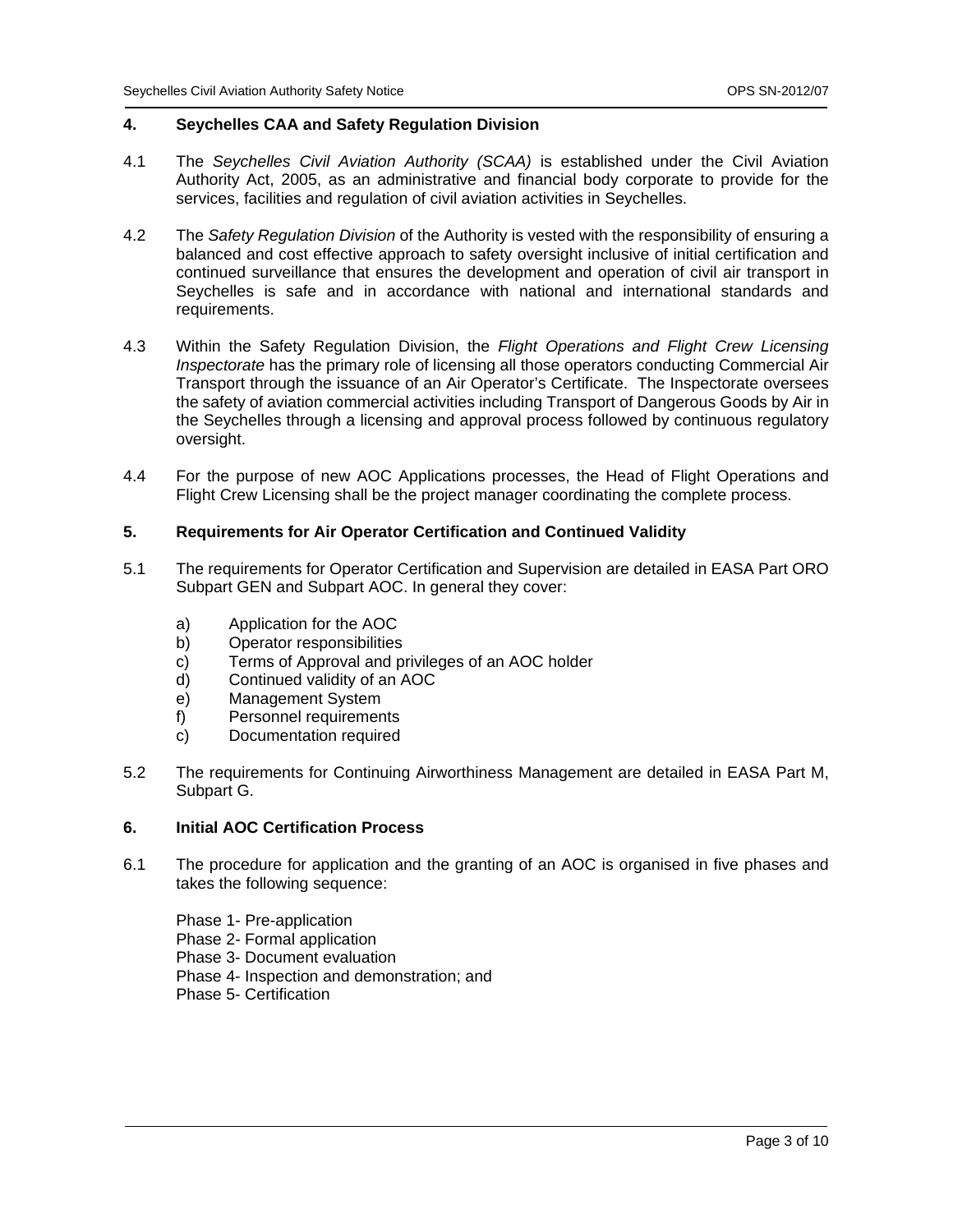#### **6.2** *Pre-application phase*

- 6.2.1 A prospective operator who intends to apply for an AOC should enter into preliminary discussions with the Flight Operations Inspectorate of the Authority and shall be provided with complete information concerning the type of operations which may be authorised, the data to be provided by the applicant and the procedures which will be followed in the processing of the application.
- 6.2.2 The pre-application phase may start with an expression of intent by a prospective operator by way of formal or informal correspondence and meetings where the intent and plan is detailed. Following this, the pre-application phase is formalised by the completion and submission of a Pre-application Statement of Intent (PASI) document and a formal preapplication meeting. A PASI template will be provided by the Authority at the appropriate time. The PASI shall be accompanied by a Business plan indicating how it can meet its fixed and operational costs incurred by operations under realistic assumptions (see 6.2.9).
- 6.2.3 The PASI document serves to inform the Authority that the prospective operator intends on continuing the application process and allows the Authority to proceed with formal arrangements including activity planning and allocation and designation of the certification team and project managers.
- 6.2.4 The purpose of the pre-application meeting is to confirm the information provided by the applicant on the PASI and to provide critical certification information to the applicant for the next part of the certification process. It is recommended that the prospective operator's management personnel (Accountable Manager, proposed post holders and technical advisors) attend the pre-application meeting and be prepared to discuss plans and general aspects of the proposed operation. Many problems can be avoided by discussing all aspects of the proposed operation and the specific requirements, which must be met to be certificated as an air operator.
- 6.2.5 To help promote a better understanding of the certification process, the pre-application meeting will discuss the following aspects:
	- (a) Focal Points
	- (b) AOC Application content (application forms, questionnaires and checklists)
	- (c) Management structure and personnel qualifications
	- (d) Manuals and documents the applicant must prepare
	- (f) Programmes and systems the applicant must prepare
	- (g) Aircraft acquisition/lease arrangements
	- (h) Continuing Airworthiness and Maintenance arrangements
	- (e) Training arrangements
	- (f) Schedule of events
- 6.2.6 In regards to the maintenance arrangements, an operator may choose to undertake this role on their own, hence the need to apply separately for an approval to Part 145 standards or alternatively outsource this activity to another organisation that meets the standard.
- 6.2.7 The meeting will also provide the AOC basic application package which will include:
	- a) AOC/Part M Application Forms

- b) EASA Part ORO, CAT and SPA Pre-audit questionnaire
- c) EASA Part ORO, CAT and SPA Operations Manual Compliance Statement
- d) EASA Part M Compliance Statement
- e) EASA Part CAT.IDE compliance checklist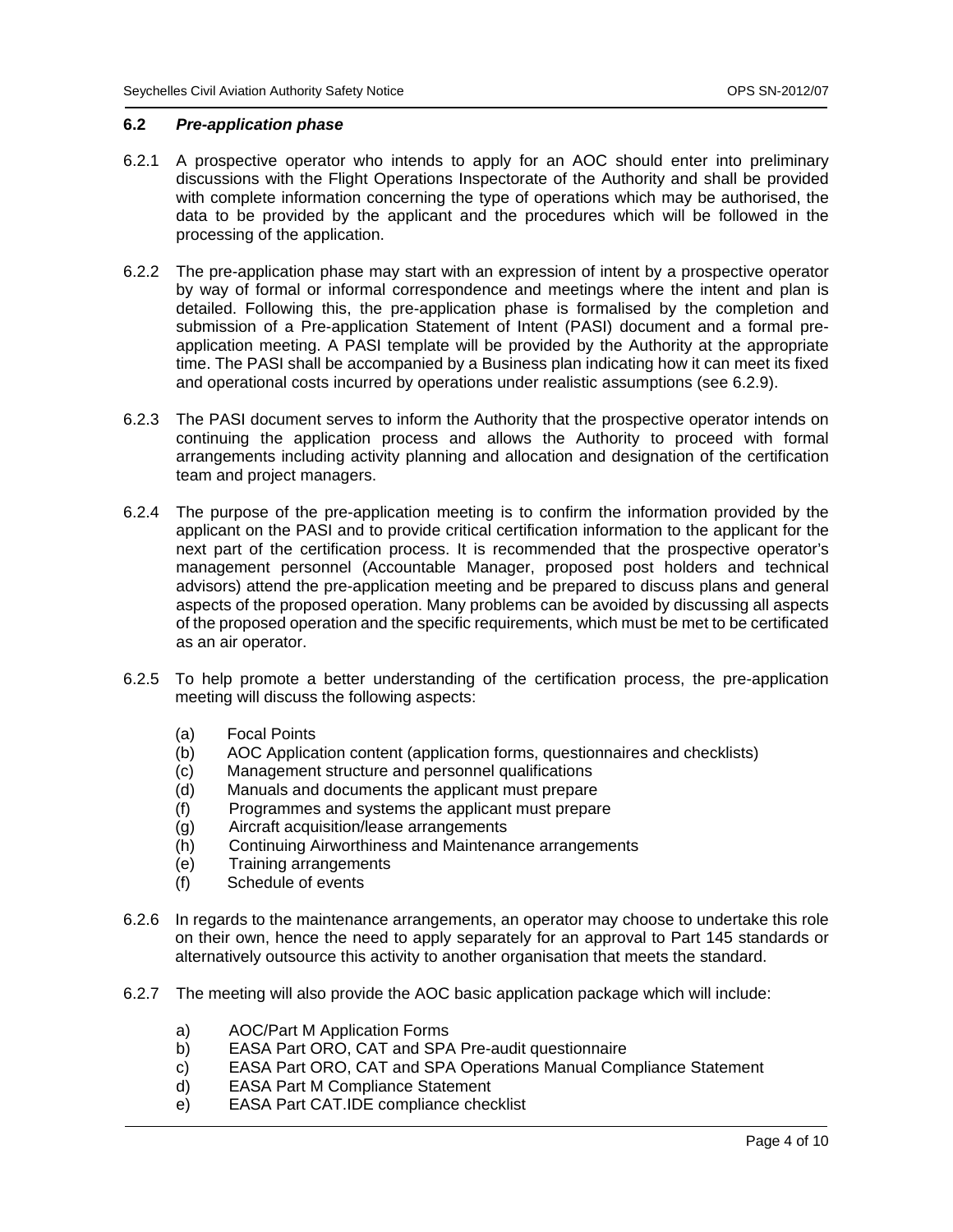- f) Nominated Post holder Nominations Forms (Form 4)
- g) A list of applicable guidance material applicable to this phase (Airworthiness Notices or Flight Operations Directives)
- h) Guidance in the form of specimens available
- 6.2.8 It is essential that the applicant has, in this pre-application phase, a clear understanding of the form, content and documents required for the formal application.
	- a) The application for an initial issue of an AOC must be submitted as early as possible and at least 90 days before the date of intended operation except that the Operations Manual may be submitted later but not less than 60 days before the date of intended operation.
	- b) This is the time period required to conduct the certification process, subsequent to the receipt of a complete and properly executed formal application. This advice is of particular importance in the case of new operators so that such applicants may avoid undue financial outlays during the certification period.
- 6.2.9 Prior to the submission of a PASI, four factors need to be carefully considered:
	- a) Feasibility Study

Aspects of the feasibility study shall include:

- $\triangleright$  Route evaluation and traffic studies (demand forecast and frequencies)
- $\triangleright$  Aircraft type evaluation (payload capacity and aircraft performance studies)
- $\triangleright$  Operating costs (lease, insurance, fuel, maintenance, labour, regulatory and air navigation fees, administration, marketing etc…)

Most aircraft manufacturers typically provide indicative maintenance and operating cost per hour. Traffic statistics are available from the Air Transport Licensing Unit. Regulatory and air navigation fees may be obtained from the publication section of the SCAA web site at www.scaa.sc

b) Business Plan

 A business plan containing elements in Annex A shall be prepared for submission with the PASI document.

c) Organisational Structure and arrangement

l

EASA Part ORO.GEN.210 and EASA Part M.A.706 requires that the operator must have nominated an Accountable Manager acceptable to the Authority who has corporate authority for ensuring that all operations and maintenance activities can be financed and carried out to the standard required by the Authority.

The operator must also have nominated post holders, acceptable to the Authority, who are responsible for the management and supervision of Flight Operations, the Maintenance System, Crew Training and Ground Operations.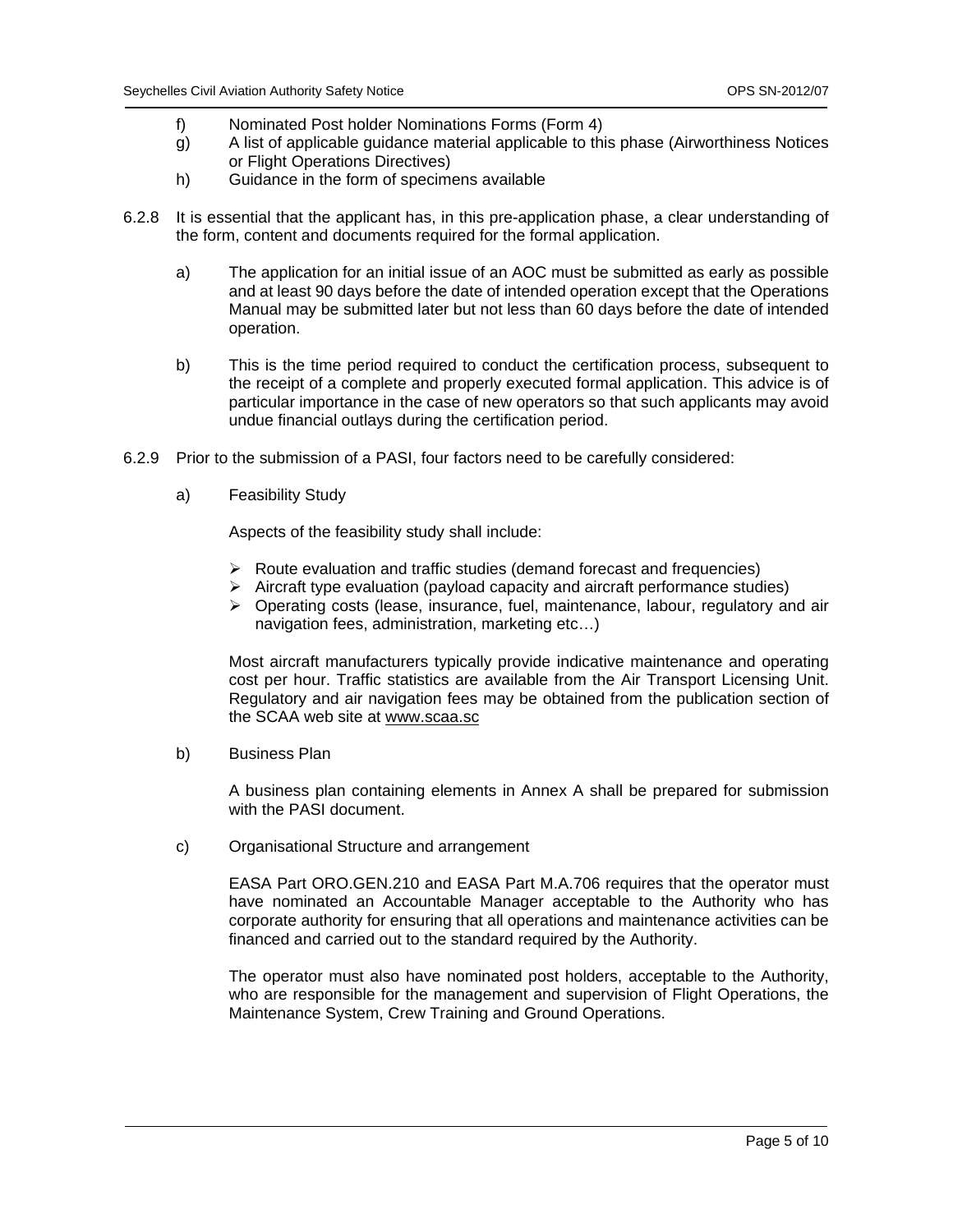The Accountable Manager, Post Holders and deputies are required to meet prerequisite qualification and experience criteria detailed in the associated AMC which will be assessed by the submission of Form 4s at the Application stage. In additional, the Authority also requires that the Accountable Manager, Post holder and their deputise attend a training programme addressing their role and aviation regulatory framework. It is recommended that these courses are attended prior to the application stage to allow for a more efficient application process.

It is also essential in this formative stage that the applicant gives consideration to these criteria prior to hiring or contractually binding such personnel to undertake preliminary work with the intent on nominating such individuals as post holders later in the process. In cases where the applicant chooses to utilize consultants for the preliminary work it is recommended that the intended post holders also be present in these phases.

- d) The completion of the certification five phases, prior to the grant of an AOC, especially for complex operations (jet aircraft, international operations including most of the special operations such as ETOPS, LVO, RVSM and advance PBN), is lengthy and rigorous. Consideration needs to be given to time required to resolve deficiencies in the documentation and inspections. From the experience of the authority, the whole process more than often exceeds 6 months. For these reasons, applicants are requested not to plan or commit to commencement of commercial operations in less than 6 months from the date the application has been accepted (formal closure of Phase 2).
- 6.2.10 Following receipt of the PASI with the intended date of application and tentative commencement date, should the applicant not submit its application within 28 days of the date indicated, the PASI is considered to be void and is required to be re-submitted with an amended timeline.

#### **6.3** *Formal Application Phase*

- 6.3.1 The formal application for an AOC should be submitted using the Air Operator's Certificate Application Form (SR/OPS/1801) and attachments. The Application Form should be accompanied by all the required questionnaires, compliance statements and the following manuals/documents:
	- a) Operations Manual (Parts A-E)

- b) Continuing Airworthiness Management Exposition (CAME)
- c) Aircraft Maintenance Programme (AMP)
- 6.3.2 The submission is prepared to show the method of compliance and for in-depth evaluation, demonstration and inspection related to the required manuals, training programmes, operational and maintenance facilities, aircraft, support equipment, record keeping, dangerous goods programme, security programme, flight crew, and key management personnel, including the functioning of the administrative and operational organization.
- 6.3.3 All documents apart from the application may be submitted electronically.
- 6.3.4 The Authority will organise an application meeting following a preliminary review of the application and documents. If there are omissions or errors, the application will be returned with a letter outlining the reasons for its return.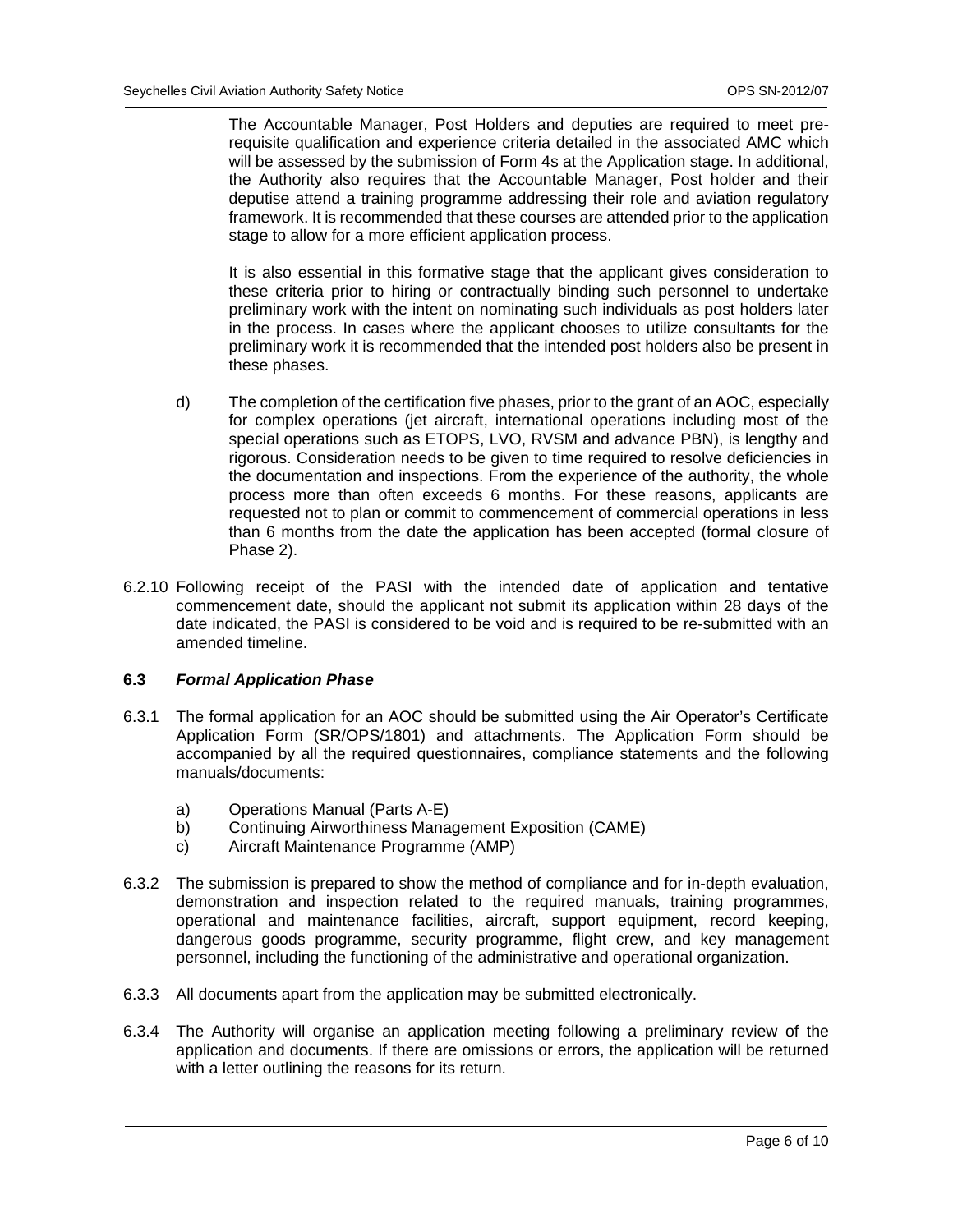- 6.3.5 If the application is acceptable, a letter of receipt of all documents and manuals will be issued to the applicant. The letter of receipt does not constitute approval or acceptance of the documentation and manuals. These documents shall be evaluated thoroughly during subsequent phases of the certification process. If the application is not accepted, it shall be returned with a written explanation of the reasons for its return.
- 6.3.6 The Authority will process the nomination of the Accountable Manager and Post holder Form 4s which will include formal interviews in this phase and will inform the applicant accordingly.

#### **6.4** *Document evaluation phase*

- 6.4.1 The document evaluation phase involves the detailed examination of all documentation and manuals provided by the applicant, to establish that every aspect required by the regulations and technical standards is included and adequately covered.
- 6.4.2 In order to facilitate this phase of the certification process, the applicant should have coordinated all aspects of the development of the required documentation with the Flight Operations Inspectorate or Airworthiness Inspectorate of the Authority, prior to the submission of the formal application.
- 6.4.3 Following the document evaluation the Authority will notify the applicant of any irregularities or deficiencies by means of evaluation reports. In response to this report, the applicant shall take steps to address the deficiencies and provide the Authority with a report of corrective actions undertaken.
- 6.4.4 Once all documents and manuals are deemed to be acceptable, the Authority will inform the operator in writing and this will mark the end of the Document Evaluation Phase.

### **6.5** *Inspection and demonstration phase*

- 6.5.1 The EASA Air OPS requires an operator to demonstrate its ability to comply with regulations and procedures of safe operating practices before the commencement of operations. This is achieved by various on-site inspections and audits at the operations and maintenance facilities by Flight Operations and Airworthiness Inspectors. The inspectors may be assisted by other relevant specialist (Dangerous Goods, Safety Management systems and Accident Prevention etc…) and inspecting officers dependant on the scope of the AOC.
- 6.5.2 During these demonstrations and inspections, the Authority evaluates the effectiveness of the operator's management and oversight of operations and maintenance, the policies, methods, procedures and instructions as described in manuals and other documents. Demonstrations may also involve demonstration of emergency evacuation and ditching and actual proving flights.
- 6.5.3 Any deficiencies will be brought to the attention of the operator and corrective action must be taken before the AOC is issued in the next phase.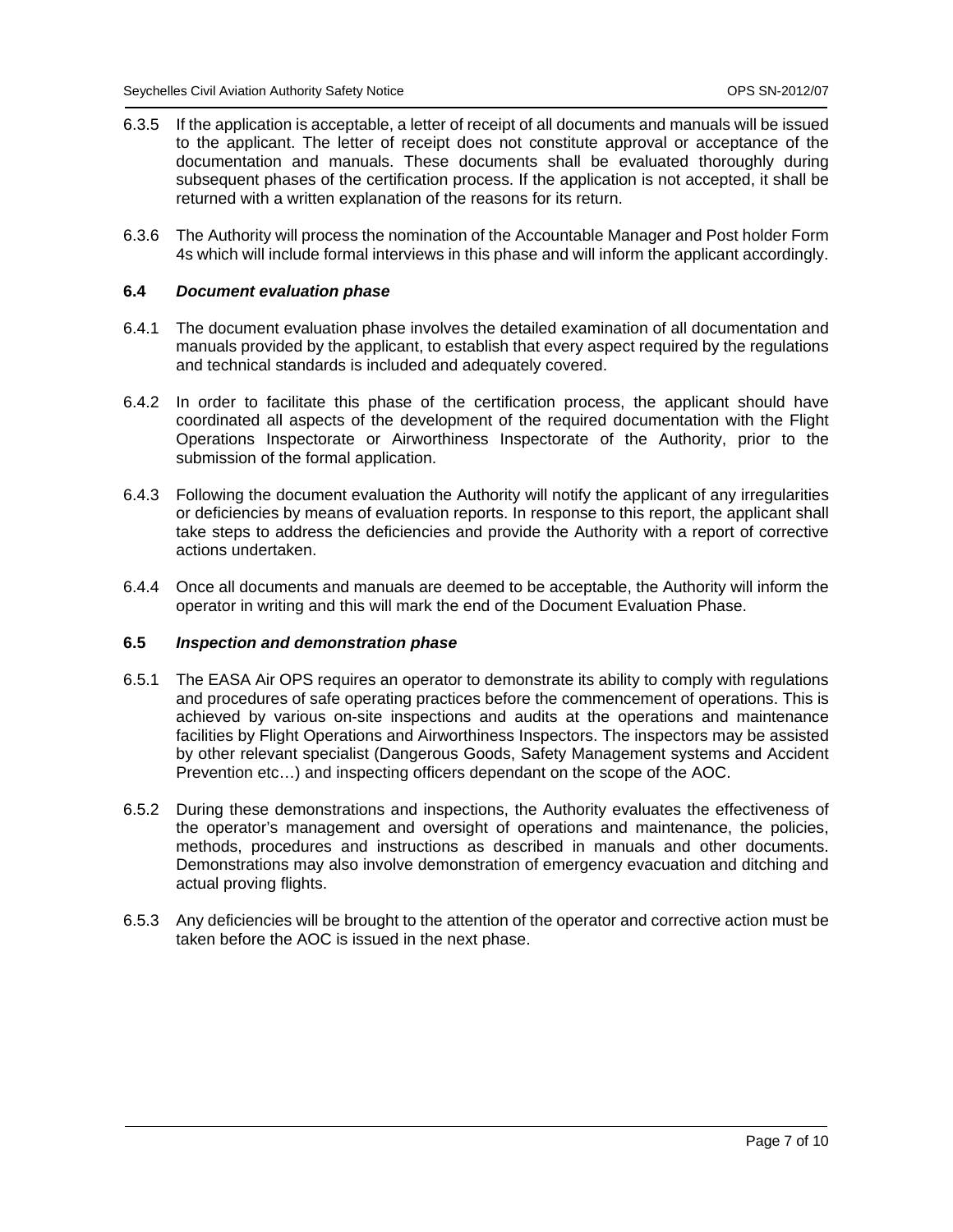### **6.6** *Certification phase*

- 6.6.1 The certification phase is the conclusion of the certification process when the Flight Operations Inspectorate of the Authority has determined that all certification requirements, both operational and maintenance are acceptable and that the operator is fully capable of fulfilling its responsibilities in conducting a safe operation.
- 6.6.2 The culmination of this phase is the issuance of the AOC, the associated Operations Specifications (Ops Specs) and other relevant approvals. The Continuing Airworthiness management arrangement is also certified by the issuance of a separate approval.

## **7.0 Continued Safety Oversight**

7.1 Subsequent to the issuance of an AOC, the Authority will continue to conduct regular inspections and audits of the various aspects of the operation to ensure the operator's continued compliance. This is achieved by the implementation of an annual safety oversight programme throughout the year by the Flight Operations and Airworthiness Inspectorates.

#### **8.0 Other Applicable Legislation**

- 8.1 Applicants should be aware that there are other aviation legislation that may be applicable to an air service operator. For example:
	- a) Air Transport (Licensing of Air Services) Regulations detailing licences and permits required for scheduled operations.
	- b) Carriage by Air Act (Application of Provisions) (Overseas Territories), 1967 detailing such issues as ticketing.

#### **9.0 Points of Contact**

9.1 The points of contact for the AOC certification are:

- a) Head of Flight Operations and Flight Crew Licensing for the AOC, Flight Operations and Flight Crew licensing issues.
- b) Head of Airworthiness and Engineer Licensing for airworthiness, maintenance, engineer licensing and aircraft registration issues.
- c) Technical Support Officer for issues of forms, ELT registration, Transponder 24-bit addresses, Registration reservations and safety regulatory fees.
- d) Personnel Licensing Officer for Personnel licensing issues.
- e) Head of Air Transport for Air Transport Licensing issues.
- f) General Manager Airport Management for airport infrastructure issues.
- 9.2 The SCAA web site presents the contact information for the current post holders.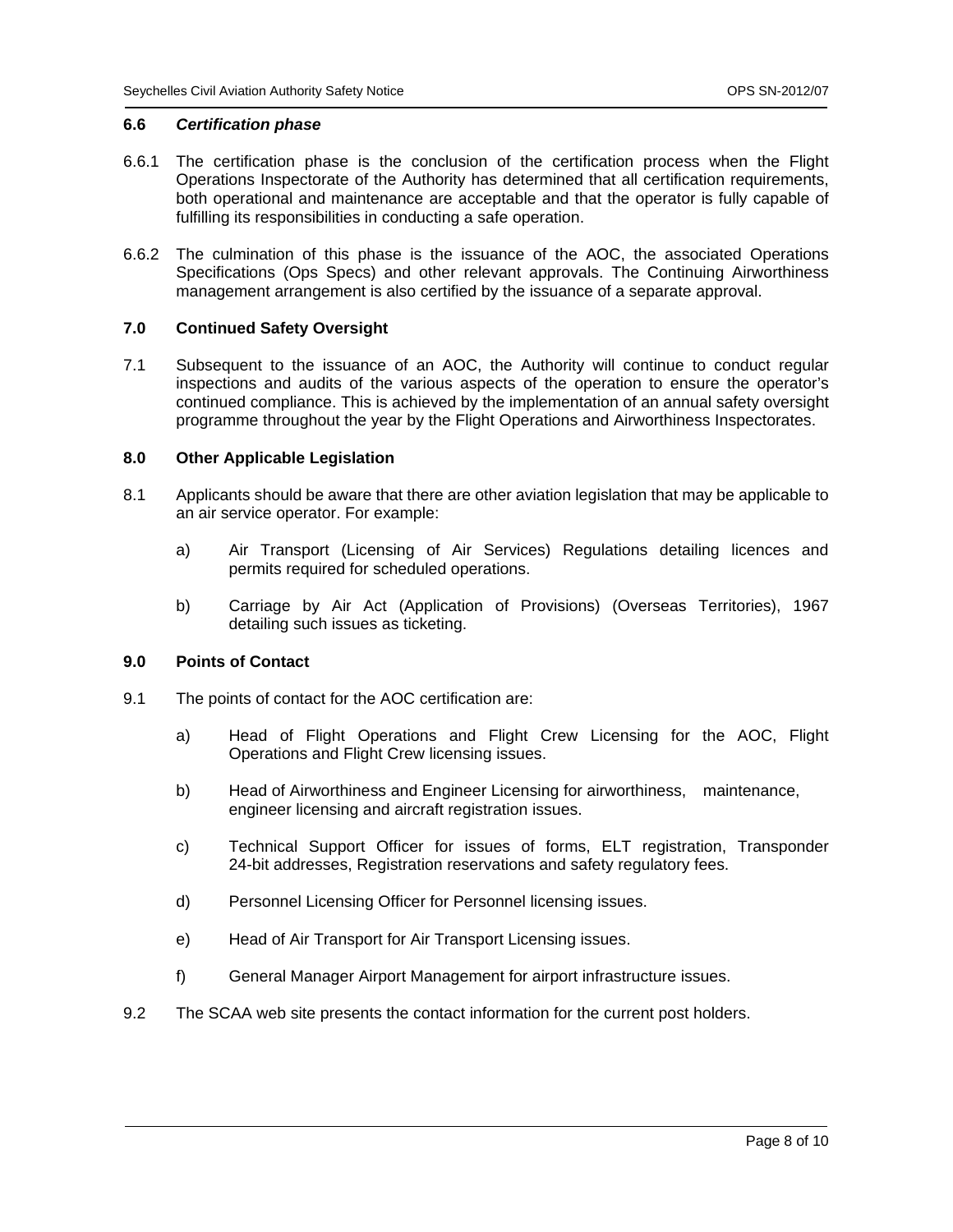## **10. Queries**

10.1 Any queries as a result of this Safety Notice should be addressed to Head of Flight Operations and Flight Crew Licensing Inspectorate at the following e-mail address: hfo@scaa.sc

## **11. Cancellation**

*OPS SN-2012-07 Issue 3* 

Head Flight Operations and Flight Crew Licensing Inspectorate